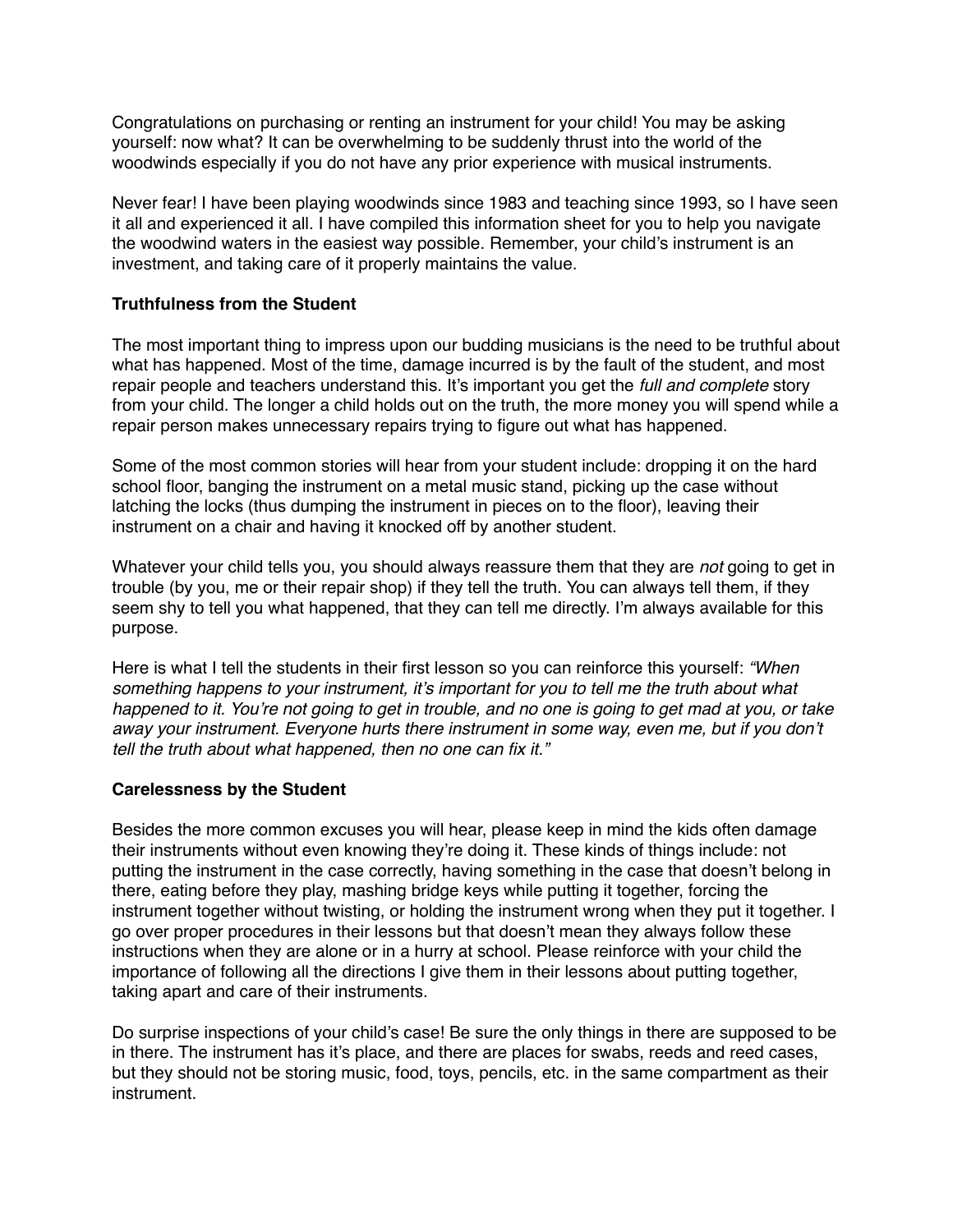#### **Music Stores vs Specialized Repair People**

Nothing frustrates me more than the "advice" salespeople at big box music stores give to inexperienced parents and students. Please please please keep in mind that they work on commission. The advice they give and accessories they sell you often create more problems than they solve.

If you have *any* questions regarding the care and maintenance of your child's instrument, the first people you should talk to are *me or your child's school band director.* One of us will also recommend who and where to go for further help with the repairs.

Don't be dazzled by lower repair costs at big box music stores. You are handing over your instrument to non-specialized technicians, and that's a scary prospect in my book. If you are renting your instrument from a small, local music store (i.e. Pedersons or Baxter), you are likely to get good repairs. Remember, if you are renting your instrument from them, the price of repair may be included in your rental costs.

### **What to Expect with Each Instrument**

Do not be fooled: you do not need to replace all the pads on your instrument all at once. There is no "set time frame" to have this done, either. With all woodwinds, you should expect to replace one or two pads as recommended by your repair person. Never the entire set! So if someone tries to sell you that giant repair, you should get a second opinion.

It is very common for springs to catch on your child's clothing. This will cause keys not to move, and the instrument to stop playing altoegher. Just bring the instrument to me or your band teacher for quick (and free!) help.

**NEVER TURN ANY SCREWS ON THE INSTRUMENT!!** I can't stress this enough. All the screws are set to very fine tolerances that only qualified musicians, teachers and repair people should adjust.

No woodwind instruments "need a bath" or a "cleaning". Do not expose your instrument to soap or water ever. Doing so will damage the instrument, sometimes beyond repair.

All Intermediate, Conservatory and Professional instruments should have *routine maintenance*  once a year*.* Regardless of instrument, your yearly check-up will include: testing, replacement and re-seating of pads, sealing leaks, oiling and adjusting of key mechanisms, testing the headjoint cork (flute), testing and replacement of cork tenons, quieting key clicks, polish of metal instruments, oiling and filling any cracks in wooden instruments. There are countless other adjustments and repairs that may be recommended by your repair person, so this is by no means a complete list! Just enough to give you an idea what to expect.

Price? Realistically, you should plan on spending \$100-\$500 (or more) each year on these check-ups depending on the work that needs to be done and the quality of the instrument you're bringing in. With regular maintenance, the price should stay lower.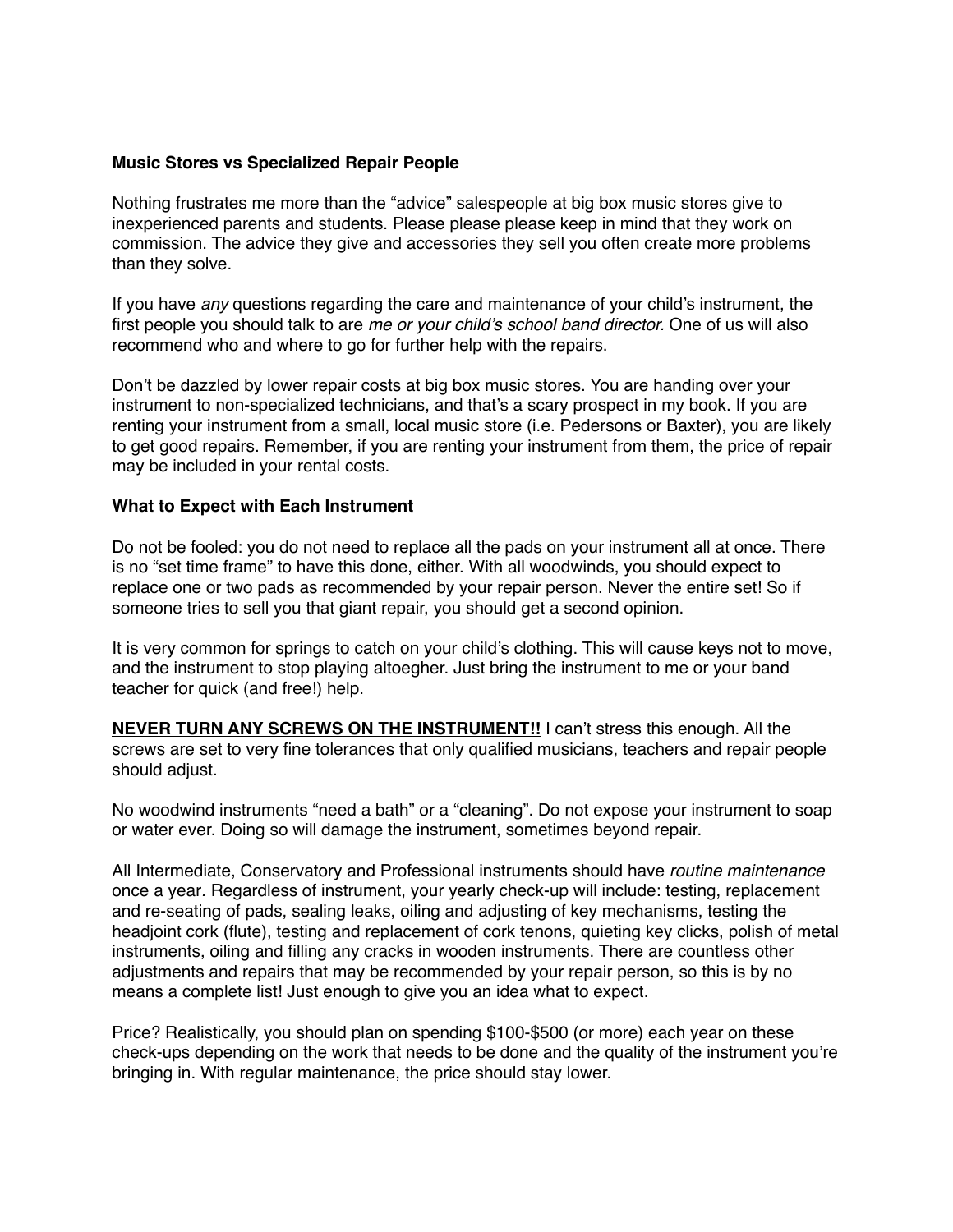#### **FLUTE**

Some things you should do on your own to maintain your flute: never use cork grease or valve oil on your joints. If they collect a dark residue, you can gently wipe the inside and outside of the joints with rubbing alcohol on a soft cloth. You do not need any sort of lubricant to get your flute together as long as the joints remain clean. Be sure the flute is sitting securely in it's case before you close it.

Always use the soft silver cloth that comes with your flute to clean fingerprints, skin oils and saliva off of your flute and clean your instrument (using a cotton cloth on the cleaning rod provided) every time you put it away. Some music stores try to sell you a "flute swab" that looks suspiciously like an oboe swab. Truth: there's no such thing as a "flute swab", and the last thing you want is something rough like silk and the metal sinker on a swab dragging through your delicate metal flute. Some students have found the new "wand" cleaners to be easier and more effective than the traditional cloth. Speak to me in your lesson if you have any questions about cleaning your flute.

### **OBOE & CLARINET**

Some things you should do on your own to maintain your oboe or clarinet: use cork grease on your tenons whenever you find it's getting difficult to put the instrument together, always swab your instrument (swab inserted in to the bell) before you put it away, and be sure the instrument is sitting securely in the case before closing the lid. If you have a wooden oboe or clarinet, swabbing is even more important. Do not "oil" the wood of your instrument yourself.

#### *Clarinet & Saxophone*

Both use the same kind of mouthpiece and are notorious for collecting …things… This is the *only part of your clarinet or saxophone that can touch water.* I recommend at least once a month (or as needed) washing your mouthpiece with gentle dish soap to remove any residue from the inside and outside of your mouthpiece.

## **SAXOPHONE**

The most important thing to know is that saxophone keys are padded with leather (flutes & clarinets use cloth/felt, oboes use cork). The more expensive your saxophone, the more expensive those pads. The pads are held in place with rivets that also get more expensive as the instrument increases in quality. The last thing you want is a repair person who tells you that you need *all new pads* on your saxophone. This is probably the most expensive proposition of all the woodwinds. *Do not do it without a second opinion*. And definitely do not have this done at a large chain music store. Use a qualified saxophone repair specialist (several listed below) or someone from a small local store only.

What you can do to maintain your saxophone: use cork grease only on the mouthpiece tenon. Like the flute, you can use rubbing alcohol on a soft cloth to clean the gunk from the metal neck joint. You do not need any lubricant on the joint if it is cleaned properly.

The most common damage done to a saxophone is bending the entire body. Many kids like to lift their saxophone out of the case by sticking their hand in the bell. Over time, this will twist and bend the instrument. The student won't notice the instrument is bent until they try to put it in the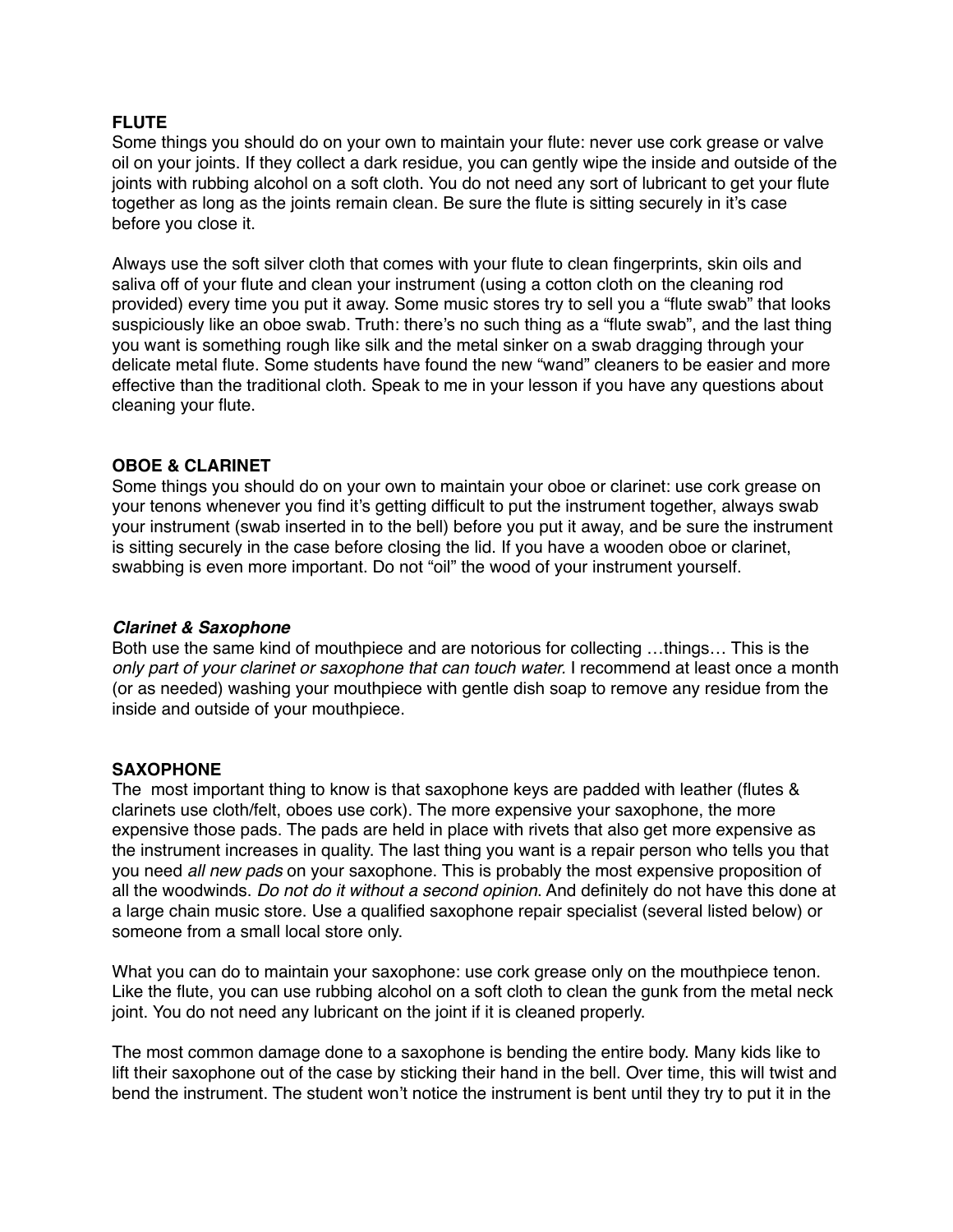case and notice it doesn't fit right anymore. The proper way to lift your saxophone out of the case is to grab it around the middle of the body, grasp around the keys firmly, and lift straight out. Brass is a highly malleable metal, so the saxophone will sustain more body damage than the other woodwinds.

## **CELLO**

Just because your new string instrument doesn't appear to have as many screws, springs, gadgets and gizmos, make no mistake that it is a delicate piece of artwork and needs to be taken care of accordingly. Always wash your hands before you play your cello!

Every day, when you finish practicing, you should use a soft cloth to wipe the rosin off of your bow, strings and fingerboard. Always loosen the bow (I tell the kids 3 "left" turns) before you put it away. Just remember to tighten it 3 "right" turns before you play! Always protect your cello from falling on to the bridge. Do not prop it up against your chair, or lay it on its back. Always lay it on it's side. Do not use any polish or solvents on your cello.

Sometimes the tuning pegs (on the scroll) will "pop" out of place. Have your mom or dad push the peg back into the wood (strong, firm pushing while turning clockwise) then tune the string. Students should mostly be turning the fine tuning pegs at the bottom of the instrument if they need to be tuned at all.

## **REPAIR-PEOPLE**

This is a list of repair people that I recommend for each instrument. None of these people will oversell you or convince you you need something done beyond what is actually necessary. Their pricing is fair, so remember if you invested in an Intermediate, Conservatory or Professional instrument, it is worth every penny to have a skilled and specialized repairperson do the work.

**Flute**: Paul Rabinov (818) 249-1659 [prabinov@sbcglobal.net](mailto:prabinov@sbcglobal.net)

Paulie Davis (818) 427-1070 paulieflt@gmail.com

**Oboe**: John Peterson, RDG Woodwinds [john@rdgwoodwinds.com](mailto:john@rdgwoodwinds.com)

Michele Forrest (626) 345-1730 [michele@oboefix.com](mailto:michele@oboefix.com)

**Clarinet**: Roberts